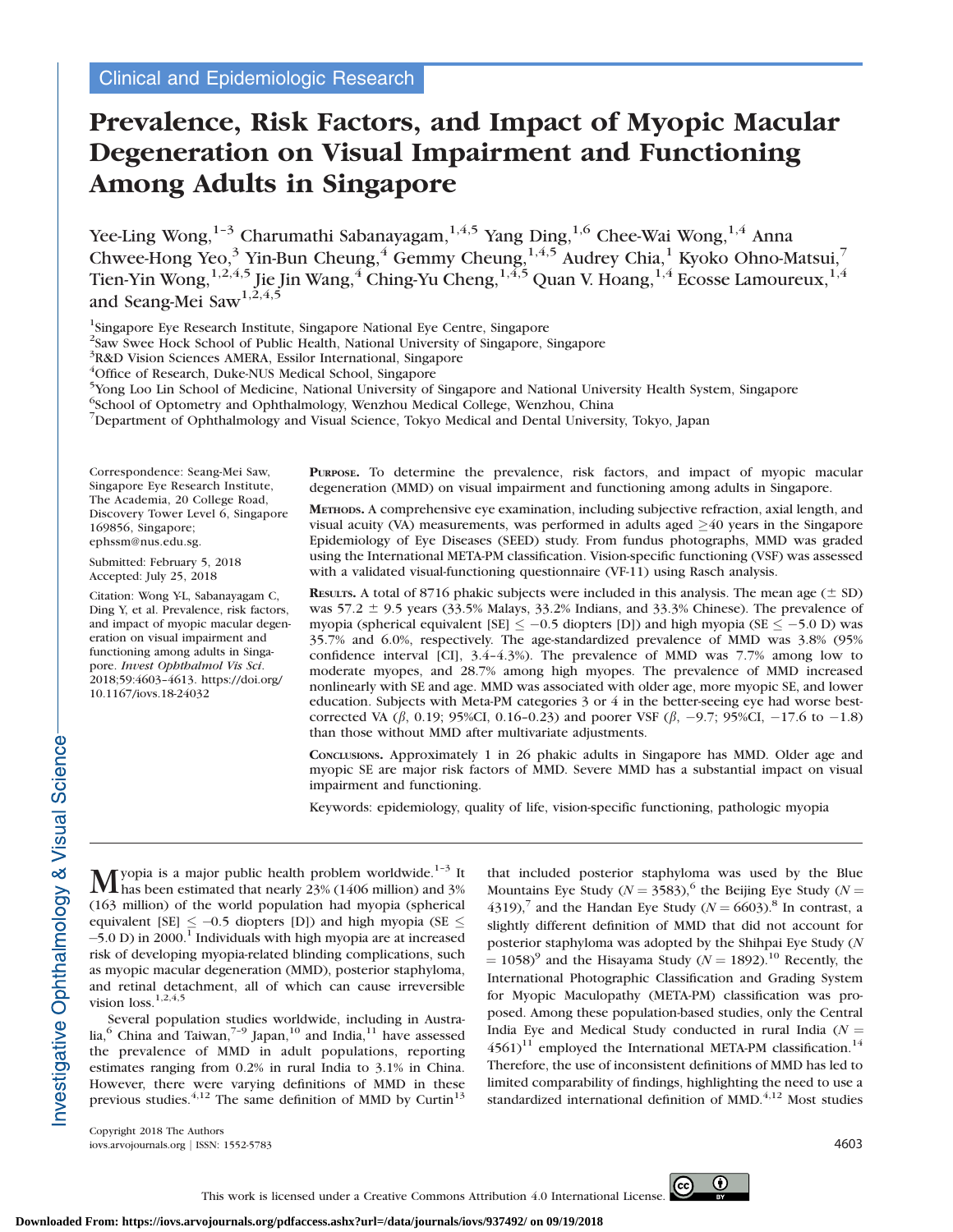were also conducted in ethnically homogenous populations, and interethnic comparisons of MMD were limited.

MMD can result in irreversible loss of central vision and is one of the leading causes of blindness in countries worldwide.15–18 Ranked as a more important cause of visual impairment (VI) in Asian populations (second to third) than in Western populations (third to ninth), the burden of VI due to MMD appears to be greater in Asian countries.<sup>4</sup> However, studies on the impact of MMD on VI in Asia have been limited to Chinese<sup>18</sup> and Japanese<sup>16</sup> populations. MMD was also associated with poorer vision-specific functioning  $(VSF)^{19,20}$  in clinic-based studies, $19-21$  but the association may be overestimated in selective clinic samples with more severe MMD cases. Furthermore, the impact of MMD on VSF has yet to be assessed in detail in population-based studies.

Using the International META-PM classification, we aimed to examine the prevalence of MMD among population-based samples of Chinese, Indians, and Malays living in Singapore and its impact on vision and VSF.

# **METHODS**

## Study Population

The Singapore Epidemiology of Eye Diseases (SEED) study is a population-based study conducted in Singapore from 2004 to 2011, comprising three major ethnic groups: Malays (recruitment conducted in 2004–2006), Indians (2007–2009), and Chinese (2009–2011). The study methodologies have been described elsewhere.<sup>22,23</sup> In brief, an age-stratified random sampling frame selected 5600 Malays, 6350 Indians, and 6752 Chinese aged 40 to 80 years from the Ministry of Home Affairs. Of these, 4168 Malays, 4497 Indians, and 4605 Chinese were eligible to participate. Persons who had moved from the residential address, not lived there in the past 6 months, deceased, or terminally ill were ineligible. A total of 3280 Malays, 3400 Indians, and 3353 Chinese participated (response rates of 78.7%, 75.6%, and 72.8%, respectively; mean total response rate of 75.6%). Participants were slightly older than nonparticipants ( $P < 0.001$ ), but there was no sex difference  $(P = 0.68)$ . Written informed consent was obtained from all participants. The study adhered to the Declaration of Helsinki, and ethics approval was obtained from the Singapore Eye Research Institute Institutional Review Board.

#### Inclusion/Exclusion Criteria

Subjects with the following conditions were excluded from this study: (1) history of cataract surgery, aphakic or pseudophakic, and/or self-reported refractive surgery in both eyes ( $n = 765$ ); (2) missing refraction data in both eyes ( $n =$ 90); and (3) combination of cataract surgery in one eye and missing refraction data in the other eye ( $n = 110$ ). Of the 9068 eligible participants, 352 participants had missing or ungradable fundus photographs in both eyes. A total of 8716 phakic subjects comprising 2926 Malays, 2890 Indians, and 2900 Chinese were included in this study.

#### Visual Acuity Assessment

The monocular presenting visual acuity (PVA) was measured using the logarithm of the minimal angle of resolution (logMAR) chart (Lighthouse International, New York, NY, USA) at 4 m, with the participants wearing their habitual correction. If the largest number could not be read at 4 m, the chart was moved closer to the participant; then counting fingers, hand motion, or light perception was assessed. Subjective refraction and bestcorrected visual acuity (BCVA) measurements were conducted on the same day by a trained optometrist. Blindness and VI were defined based on BCVA (to account for only unavoidable vision loss) of the better-seeing eye. In the US definition, the presence and severity of VI was categorized as no VI (BCVA 20/40 or better,  $logMAR \leq 0.30$ , VI (BCVA worse than 20/40 but better than  $20/200$ ,  $0.30 <$  logMAR  $< 1.00$ ), and blindness (BCVA of 20/200 or worse,  $log<sub>MAP</sub> \ge 1.00$ ).

# Refraction, Biometry Measurements, and Ocular Examination

Noncycloplegic autorefraction was performed using an autorefractometer (model RK5; Canon, Inc., Ltd., Tochigiken, Japan). Refraction was then subjectively refined by the study optometrists until the BCVA was obtained. The results from subjective refraction were used in the analysis. SE of refractive error was defined as sphere plus half cylinder. Myopia was defined as  $SE \le -0.5$  D in at least one eye. Low, moderate, and high myopia were defined as  $-3.0$  D  $<$  SE  $\leq -0.5$  D,  $-5.0$  D  $<$  $SE \le -3.0$  D, and  $SE \le -5.0$  D, respectively. Axial length (AL) was measured using noncontact partial coherence interferometry (IOL Master V3.01; Carl Zeiss Meditec AG, Jena, Germany). Intraocular pressure was measured in mm Hg with a Goldmann applanation tonometer (Haag-Streit, Konig, Switzerland).

## Fundus Photography and Grading

After cycloplegia, color fundus photographs of Early Treatment Diabetic Retinopathy Study (ETDRS) standard field 1 (centered on the optic disc) and ETDRS standard field 2 (centered on the fovea) were captured for each eye using standardized settings with a nonmydriatic retinal camera (Canon CR-DGi with 10D SLR back; Canon, Inc., Tokyo, Japan). Detailed fundus photograph grading was performed for all phakic subjects. The subjects were graded by one of three trained graders (Y-LW, YD, C-WT). The fundus photographs of both eyes were graded using a standardized protocol, and the graders were masked to the subjects' characteristics. Adjudication was performed by a retinal specialist (C-WW). Gradings of pathologic lesions by the retinal specialist (C-WW) and three trained graders were compared; the  $\kappa$  statistics showed high intergrader agreement (diagnosis of Meta-PM categories were 0.94 [C-WW, Y-LW] and 0.94 [C-WW, YD], and 0.88 [C-WW, C-WT]). Intergrader reliability was also high ( $\kappa$  coefficient of 0.88 [Y-LW, YD], 0.94 [Y-LW, C-WT], and 0.94 [YD, C-WT]).

#### Definition of MMD

Based on the International META-PM classification, $14$  the presence of MMD was defined and classified into the following categories: no macular lesions (category 0); tessellated fundus only (category 1); diffuse chorioretinal atrophy (category 2); patchy chorioretinal atrophy (category 3); and macular atrophy (category 4). ''Plus'' lesions, which supplemented the Meta-PM categories, comprised lacquer cracks, choroidal neovascularization (CNV), and Fuchs spot. Based on fundus photograph grading, an eye was considered to have MMD if Meta-PM category 2, 3, 4, or any "plus" lesion, was observed.<sup>24</sup> The presence of optic disc abnormalities (optic disc tilt, peripapillary atrophy [PPA], and peripapillary intrachoroidal cavitation [ICC]) was also graded, although they are not part of the META-PM classification. Optic disc tilt was defined by an oval optic disc with a tilt ratio (minimum diameter to maximum diameter) of less than 0.75. PPA was defined using the classification by Curtin and Karlin.<sup>25</sup> Peripapillary ICC was observed as an elevated, well-circumscribed, dome-shaped, yellow-orange lesion inferior to the optic disc along the inferior margin of the PPA.<sup>26</sup>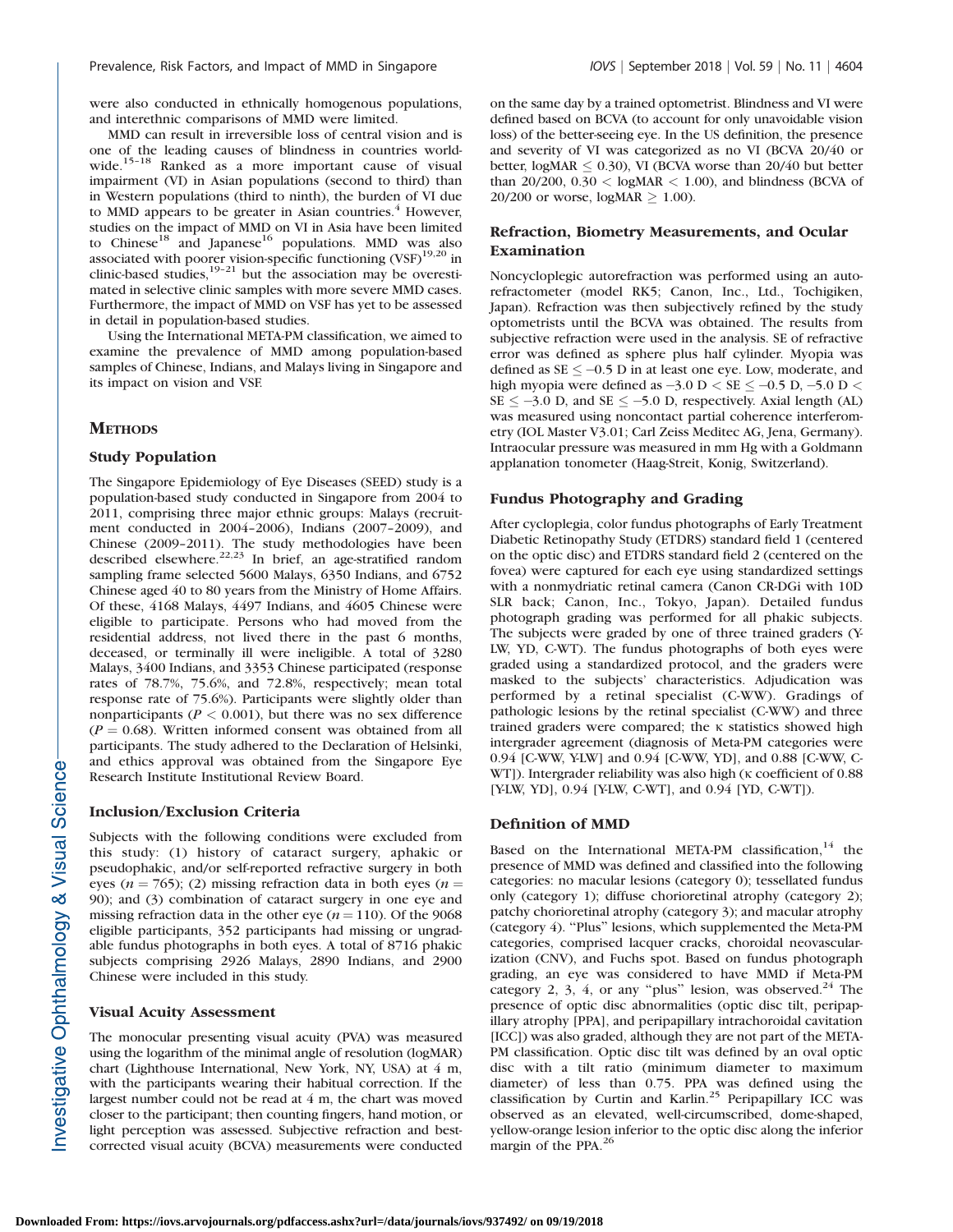#### Risk Factor Assessment

Detailed questionnaires, administered by trained research staff through face-to-face interviews, were used to collect demographic information (age, sex, and race), socioeconomic characteristics (education level), general medical history, and lifestyle-related factors (smoker or nonsmoker) from participants in their preferred language (English or mother tongue). Education level was classified as primary/below education and secondary/above education. Body mass index was calculated as body weight (in kilograms) divided by body height (in meters) squared. Hypertension was defined as systolic blood pressure  $\geq$  140 mm Hg, diastolic blood pressure  $\geq$  90 mm Hg, physician-diagnosed hypertension, or self-reported history of hypertension. Diabetes mellitus was defined as random glucose of  $\geq$  11.1 mM, diabetic medication use, or a physiciandiagnosed history of diabetes. Hyperlipidemia was defined as total cholesterol  $\geq$  6.2 mM or self-reported use of lipidlowering drugs. Cardiovascular disease was defined as history of previous myocardial infarction, angina, or stroke.

# Assessment of Vision-Specific Functioning

The VSF scale $27,28$  consists of 11 questions (VF-11) about different aspects of vision-dependent activities to assess the level of difficulty in performing daily tasks involving near and distance vision.

## Statistical Analysis

MMD grade and myopic refractive error in the worse eye were used in the analysis. The age-standardized prevalence rates of MMD were calculated by direct standardization of the study samples to the Singapore population, using the 2010 Singapore census. Associations of demographic and socioeconomic factors with MMD were assessed using multivariable-adjusted logistic regression models including covariables of age, ethnicity, sex, SE, and education, selected using stepwise backward methods. To determine optimal SE and age thresholds to detect individuals at risk of MMD, the sensitivity and specificity values were calculated for each predetermined cutoff. Simple practical thresholds were used.

Rasch analysis was performed for VSF using the Andrich rating scale model<sup>29</sup> with Winsteps software version  $3.68$ (Chicago, IL, USA) $30$  to transform the raw ordinal VF-11 scores into interval-level measurements (in logits). $31$  To examine the impact of MMD on vision and VSF, participants with ocular comorbidities, including cataract, glaucoma, age-related macular degeneration, and diabetic retinopathy, were excluded from the following analyses. The association between MMD and each endpoint (BCVA and VSF score) was assessed by two multivariable-adjusted linear regression models. Model 1 adjusted for age, race, sex, education, and SE. Model 2 adjusted further for PVA to account for uncorrected refractive errors and determine if the impact of MMD on each endpoint extended beyond the changes in refractive error in eyes with MMD. Additionally, MMD severity (no MMD, Meta-PM category 2, and Meta-PM category 3 or 4) was also analyzed as an ordinal variable against each endpoint. Statistical software (Stata, version 13.1; StataCorp LP, College Station, TX, USA) was used.

# **RESULTS**

Of the 9068 eligible participants, 352 (3.9%) participants were excluded due to missing or ungradable fundus photographs in both eyes. A total of 8716 (96.1%) phakic subjects comprising 2926 Malays, 2890 Indians, and 2900 Chinese were included in this study. The mean age  $(\pm$  standard deviation [SD]) of the

participants was 57.2  $\pm$  9.5 years, and comprised 49.6% males and 50.4% females. Myopia was present in 3108 (35.7%) participants, and high myopia was present in 523 (6.0%) participants. Participants excluded due to missing or ungradable fundus photographs were older, more likely to be Malays, and to have lower education ( $P < 0.001$ ), compared to the participants included in this study.

The crude and age-standardized prevalence of MMD among phakic adults was 4.0% (95% confidence interval [CI], 3.6%– 4.4%) and 3.8% (95%CI, 3.4%–4.3%), respectively (Table 1). Chinese participants had the highest age-standardized prevalence of MMD (4.6%), followed by Malays (3.7%) and Indians (2.3%;  $P < 0.001$ ). The prevalence of MMD among persons with low, moderate, and high myopia was 7.0% ( $n = 144$ ), 10.4% ( $n = 56$ ), and 28.7% ( $n = 150$ ), respectively. The prevalence of MMD increased significantly with greater myopic SE ( $P < 0.001$ ), longer AL ( $P < 0.001$ ), and older age ( $P <$ 0.001). Meta-PM category 2 (diffuse chorioretinal atrophy), Meta-PM category 3 (patchy chorioretinal atrophy), and Meta-PM category 4 (macular atrophy) were present in 3.8%, 0.1%, and 0.05% participants, respectively. Among 350 participants with MMD, the occurrence of ''plus'' lesions was rare, present in only 23 (6.6%) participants. Lacquer cracks, Fuchs spot, and CNV were found in 22 (6.3%), 1 (0.3%), and 0 (0.0%) participants, respectively. Of the 23 participants with ''plus'' lesions, 18 (78.2%) had high myopia (SE  $\leq$  -5.0 D) and 15  $(65.2%)$  had severe myopia (SE  $\leq$  -8.0 D).

## Risk Factors of MMD

The prevalence of MMD increased in a nonlinear pattern with increasing age, SE, and AL (Fig. 1). Each curve was obtained using the logistic function, and there were no evident natural thresholds seen. Specifically, a gradual nonlinear increase in prevalence of MMD with older age was observed (Fig. 1A), and the prevalence of MMD increased gradually at lower myopic SE and shorter AL levels and plateaued at higher myopic SE and longer AL levels (S-shaped trend; Figs. 1B, 1C). Among the 350 participants with MMD, 41.1% had low myopia (–3.0 D  $<$  SE  $\le$  $-0.5$  D), 16.0% had moderate myopia  $(-5.0 \text{ D} < \text{SE} \le -3.0 \text{ D})$ , and 42.9% had high myopia (SE  $\le$  -5.0 D). Within each age group, there was an increasing trend in prevalence of MMD with higher myopia severity (Fig. 2). Similarly, the prevalence of MMD increased with age within each myopia category. In participants with no, low, moderate, and high myopia, the prevalence of MMD was higher among those aged  $\geq$  70 years (0.0%, 31.1%, 47.7%, and 65.0%, respectively) than in those aged <70 years (0.0%, 3.5%, 7.1%, and 25.7%, respectively).

To determine optimal SE and age cutoff points for detection of MMD in the population, different predetermined cutoff points of SE ( $\leq$  -1.0,  $\leq$  -3.0, and  $\leq$  -5.0) and of age ( $\geq$  50,  $\geq$  60, and  $\geq$ 70 years) were compared. For various SE cutoff points, the corresponding sensitivity and specificity values were 87.7% and 26.6% at  $-1.0$  D, 58.7% and 68.9% at  $-3.0$  D, and 42.7% and  $86.5\%$  at  $-5.0$  D. As the SE cutoffs became more myopic, sensitivity dropped and specificity increased. There was no optimal cutoff for SE. For various age cutoff points, the corresponding sensitivity and specificity values were 94.9% and 17.8% at 50 years, 73.4% and 56.6% at 60 years, and 43.7% and 84.3% at 70 years. With increasingly older age cutoffs, sensitivity decreased and specificity increased, but with no optimal age cutoff.

After adjusting for age, ethnicity, sex, SE, and education (Table 2), the odds of MMD increased significantly with older age, more myopic SE, and primary/below education. After adjusting for age, ethnicity, sex, and education but not SE, the odds of MMD increased with longer AL (odds ratio [OR] of 3.6/ mm; 95%CI, 3.2-4.0,  $P < 0.001$ ). Intraocular pressure, body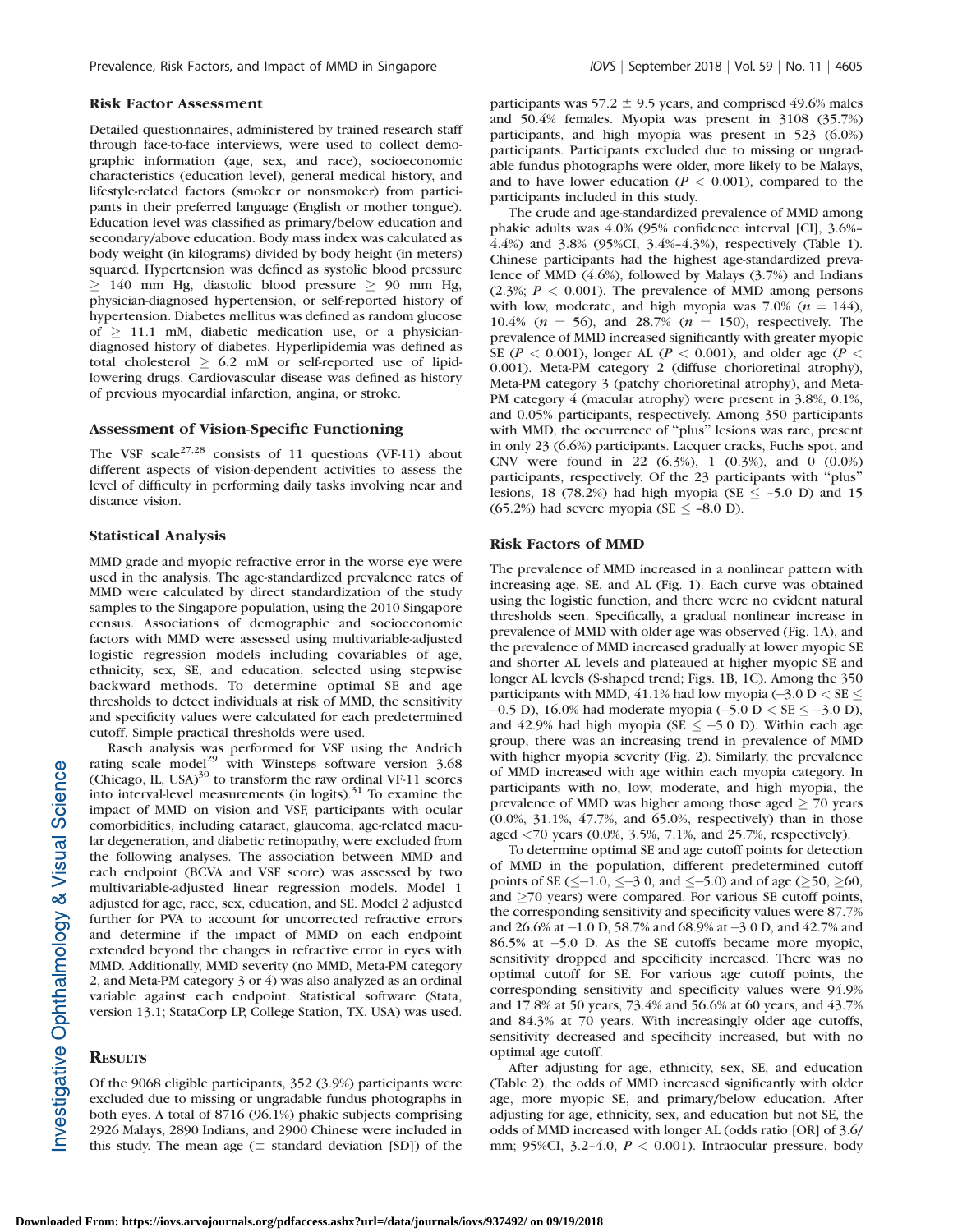| Table 1. Prevalence of Any Myopic Macular Degeneration (MMD), Meta-PM Categories, Bilateral MMD, and Unilateral MMD in Adults Aged 40 to 80      |
|--------------------------------------------------------------------------------------------------------------------------------------------------|
| Years in the Singapore Epidemiology of Eye Diseases (SEED) Study Stratified by Age, Racial Groups, Sex, Myopia, and Axial Length Levels (N=8716) |

|                                       |                  |                  | Any MMD,<br>$n = 350$ |                  | <b>Any MMD</b><br>Meta-PM<br>Category<br>2, $n = 334$ |                  | <b>Any MMD</b><br>Meta-PM<br>Category<br>3 or 4, $n = 16$ |                  | <b>Bilateral</b><br>MMD,<br>$n = 237$ |                  | Unilateral<br>MMD,<br>$n = 113$ |
|---------------------------------------|------------------|------------------|-----------------------|------------------|-------------------------------------------------------|------------------|-----------------------------------------------------------|------------------|---------------------------------------|------------------|---------------------------------|
| Factor                                | $\boldsymbol{N}$ | $\boldsymbol{n}$ | % (95%CI)             | $\boldsymbol{N}$ | % (95%CI)                                             | $\boldsymbol{n}$ | % (95%CI)                                                 | $\boldsymbol{n}$ | % (95%CI)                             | $\boldsymbol{n}$ | % (95%CI)                       |
| Crude rate                            | 8716 350         |                  | $4.0(3.6-4.4)$        | 334              | $3.8(3.4-4.2)$                                        |                  | $16 \quad 0.2 \ (0.1-0.3)$                                | 237              | $2.7(2.4-3.1)$                        | 113              | $1.3(1.1-1.5)$                  |
| Age-standardized rate (95%CI)*        |                  |                  | $3.8(3.4-4.3)$        |                  | $3.6(3.3-4.1)$                                        |                  | $0.2(0.1-0.3)$                                            |                  | $2.6(2.3-3.0)$                        |                  | $1.2(1.0-1.5)$                  |
| Age group, y                          |                  |                  |                       |                  |                                                       |                  |                                                           |                  |                                       |                  |                                 |
| $40 - 49$                             | 2437             | 35               | $1.4(0.9-1.9)$        | 29               | $1.2(0.8-1.6)$                                        | 6                | $0.2(0.0-0.4)$                                            | 16               | $0.7(0.3-1.0)$                        | 19               | $0.8(0.4-1.1)$                  |
| $50 - 59$                             | 3016             | 80               | $2.7(2.1-3.2)$        | 77               | $2.6(2.0-3.1)$                                        | 3                | $0.1(0.0-0.2)$                                            | 41               | $1.4(0.9-1.8)$                        | 39               | $1.3(0.9-1.7)$                  |
| $60 - 69$                             | 2195 106         |                  | $4.8(3.9-5.7)$        | 103              | $4.7(3.8-5.6)$                                        | 3                | $0.1(0.0-0.3)$                                            | 74               | $3.4(2.6-4.1)$                        | 32               | $1.5(1.0-2.0)$                  |
| $70+$                                 | 1068 129         |                  | $12.1(10.1-14.0)$     | 125              | $11.7(9.8-13.6)$                                      | $\overline{4}$   | $0.4(0.0-0.7)$                                            | 106              | $9.9(8.1 - 11.7)$                     | 23               | $2.2(1.3-3.0)$                  |
| P value for trend                     |                  |                  | < 0.001               |                  | < 0.001                                               |                  | 0.70                                                      |                  | < 0.001                               |                  | 0.001                           |
| Race                                  |                  |                  |                       |                  |                                                       |                  |                                                           |                  |                                       |                  |                                 |
| Chinese                               |                  |                  |                       |                  |                                                       |                  |                                                           |                  |                                       |                  |                                 |
| Crude rate                            | 2900 140         |                  | $4.8(4.0-5.6)$        | 134              | $4.6(3.9-5.4)$                                        |                  | $6$ 0.2 (0.0-0.4)                                         | 89               | $3.1(2.4-3.7)$                        | 51               | $1.8(1.3-2.2)$                  |
| Standardized rate (95%CI)*            |                  |                  | $4.6(3.9-5.5)$        |                  | $4.4(3.7-5.3)$                                        |                  | $0.2(0.0-0.5)$                                            |                  | $3.0(2.4-3.7)$                        |                  | $1.7(1.2-2.2)$                  |
| Malay                                 |                  |                  |                       |                  |                                                       |                  |                                                           |                  |                                       |                  |                                 |
| Crude rate                            | 2926 143         |                  | $4.9(4.1-5.7)$        | 135              | $4.6(3.9-5.4)$                                        | 8                | $0.3(0.1-0.5)$                                            | 102              | $3.5(2.8-4.2)$                        | 41               | $1.4(1.0-1.8)$                  |
| Standardized rate (95%CI)*            |                  |                  | $3.7(3.1-4.5)$        |                  | $3.4(2.9-4.1)$                                        |                  | $0.3(0.1-0.6)$                                            |                  | $2.5(2.0-3.1)$                        |                  | $1.2(0.9-1.7)$                  |
| Indian                                |                  |                  |                       |                  |                                                       |                  |                                                           |                  |                                       |                  |                                 |
|                                       |                  |                  |                       |                  |                                                       |                  |                                                           |                  |                                       |                  |                                 |
| Crude rate                            | 2890             | 67               | $2.3(1.8-2.9)$        | 65               | $2.2(1.7-2.8)$                                        |                  | $2\quad 0.1\ (0.0-0.2)$                                   | 46               | $1.6(1.1-2.0)$                        | 21               | $0.7(0.4-1.0)$                  |
| Standardized rate (95%CI)*            |                  |                  | $2.3(1.7-3.0)$        |                  | $2.2(1.7-2.9)$                                        |                  | $0.0(0.0-0.0)$                                            |                  | $1.5(1.1-2.1)$                        |                  | $0.8(0.4-1.2)$                  |
| P value for between-race              |                  |                  | < 0.001               |                  | < 0.001                                               |                  | 0.16                                                      |                  | < 0.001                               |                  | 0.002                           |
| comparison                            |                  |                  |                       |                  |                                                       |                  |                                                           |                  |                                       |                  |                                 |
| Sex                                   |                  |                  |                       |                  |                                                       |                  |                                                           |                  |                                       |                  |                                 |
| Male                                  |                  |                  |                       |                  |                                                       |                  |                                                           |                  |                                       |                  |                                 |
| Crude rate                            | 4323 177         |                  | $4.1(3.5-4.7)$        | 171              | $4.0(3.4-4.5)$                                        |                  | $6$ 0.1 (0.0-0.2) 120                                     |                  | $2.8(2.3-3.3)$                        | 57               | $1.3(1.0-1.7)$                  |
| Standardized rate (95%CI)*            |                  |                  | $3.5(3.0-4.1)$        |                  | $3.4(2.9-3.9)$                                        |                  | $0.1(0.1-0.3)$                                            |                  | $2.3(1.9-2.8)$                        |                  | $1.2(0.9-1.6)$                  |
| Female                                |                  |                  |                       |                  |                                                       |                  |                                                           |                  |                                       |                  |                                 |
| Crude rate                            | 4393 173         |                  | $3.9(3.3-4.5)$        | 163              | $3.7(3.2-4.3)$                                        | 10               | $0.2(0.1-0.4)$ 117                                        |                  | $2.7(2.2-3.1)$                        | 56               | $1.3(0.9-1.6)$                  |
| Standardized rate (95%CI)*            |                  |                  | $4.1(3.5-4.8)$        |                  | $3.9(3.3-4.6)$                                        |                  | $0.2(0.1-0.5)$                                            |                  | $2.9(2.4-3.5)$                        |                  | $1.2(0.9-1.6)$                  |
| P value for between-sex<br>comparison |                  |                  | 0.71                  |                  | 0.55                                                  |                  | 0.45                                                      |                  | 0.68                                  |                  | 0.86                            |
| Myopia levels                         |                  |                  |                       |                  |                                                       |                  |                                                           |                  |                                       |                  |                                 |
| No myopia, $SE > -0.5$ D              | 5608             | $\boldsymbol{0}$ | $0.0(0.0-0.0)$        | $\mathbf{0}$     | $0.0(0.0-0.0)$                                        | $\overline{0}$   | $0.0(0.0-0.0)$                                            | $\bf{0}$         | $0.0(0.0-0.0)$                        | $\mathbf{0}$     | $0.0(0.0-0.0)$                  |
| Low myopia,                           | 2045 144         |                  | $7.0(5.9-8.2)$        | 144              | $7.0(5.9-8.2)$                                        | $\overline{0}$   | $0.0(0.0-0.0)$                                            | 106              | $5.2(4.2-6.1)$                        | 38               | $1.9(1.3-2.4)$                  |
| $-3.0$ D < SE $\le -0.5$ D            |                  |                  |                       |                  |                                                       |                  |                                                           |                  |                                       |                  |                                 |
| Moderate myopia,                      | 540              | 56               | $10.4(7.8-12.9)$      | 54               | $10.0$ $(7.5-12.5)$                                   | 2                | $0.4(0.0-0.9)$                                            | 41               | $7.6(5.3-9.8)$                        | 15               | $2.8(1.4-4.2)$                  |
| $-5.0$ D $<$ SE $\leq -3.0$ D         |                  |                  |                       |                  |                                                       |                  |                                                           |                  |                                       |                  |                                 |
| High myopia,                          | 356              |                  | $61$ 17.1 (13.2-21.1) |                  | 57 16.0 (12.2-19.8)                                   |                  | $4 \quad 1.1 \quad (0.0-2.2)$                             | 41               | $11.5(8.2-14.9)$                      | 20               | $5.6(3.2-8.0)$                  |
| $-8.0$ D $<$ SE $\leq -5.0$ D         |                  |                  |                       |                  |                                                       |                  |                                                           |                  |                                       |                  |                                 |
| Severe myopia,                        | 167              | 89               | 53.3 (45.6–60.9)      |                  | 79 47.3 (39.7-55.0) 10 6.0 (2.4-9.6)                  |                  |                                                           |                  | $49$ $29.3$ $(22.4 - 36.3)$           |                  | $40\quad 24.0\ (17.4-30.5)$     |
|                                       |                  |                  |                       |                  |                                                       |                  |                                                           |                  |                                       |                  |                                 |
| $SE \le -8.0$ D                       |                  |                  |                       |                  |                                                       |                  |                                                           |                  |                                       |                  |                                 |
| P value for trend                     |                  |                  | < 0.001               |                  | < 0.001                                               |                  | < 0.001                                                   |                  | < 0.001                               |                  | < 0.001                         |
| Axial length, mm                      |                  |                  |                       |                  |                                                       |                  |                                                           |                  |                                       |                  |                                 |
| $<$ 26.5 mm                           | 8217 219         |                  | $2.7(2.3-3.0)$        | 217              | $2.6(2.3-3.0)$                                        | 2                | $0.0(0.0-0.5)$                                            | 159              | $1.9(1.6-2.2)$                        | 60               | $0.7(0.5-0.9)$                  |
| $>26.50$ mm                           | 280              | 110              | $39.3(33.5-45.0)$     | 101              | $36.1(30.4-41.7)$                                     | 9                | $3.2(1.1-5.3)$                                            |                  | $65$ $23.2$ $(18.2 - 28.1)$           |                  | 45 16.1 (11.7-20.4)             |
| $P$ value                             |                  |                  | < 0.001               |                  | < 0.001                                               |                  | < 0.001                                                   |                  | < 0.001                               |                  | < 0.001                         |

\* Age-standardized rate (95%CI) compared with the 2010 Singapore population by direct standardization.

mass index, smoking, hypertension, diabetes, hyperlipidemia, and cardiovascular disease were not associated with MMD.

# Disc Lesions Associated With MMD

Figure 3 shows the fundus photographs of eyes with various Meta-PM categories and associated disc lesions. The prevalence of optic disc tilt, PPA, and peripapillary ICC was 12.5%, 79.6%, and 0.1%, respectively, and the corresponding prevalence rates were 19.3%, 88.2%, and 0.4% among participants with myopia  $(N = 3108)$  and 61.5%, 96.2%, and 1.7% among participants with high myopia ( $N = 523$ ). The prevalence of MMD was significantly higher among eyes with optic disc lesions than

eyes without these lesions (all  $P$  values  $< 0.001$ ; Fig. 4), and this association remained statistically significant in subgroups with low and moderate myopia ( $N = 2582$ ) and with high myopia ( $N = 523$ ). Among participants with MMD ( $N = 405$ ), the prevalence of optic disc tilt, PPA, and peripapillary ICC was 43.1%, 100.0%, and 2.6%, respectively.

# Impact of MMD

In the whole study population ( $N = 8716$ ), there were 16 subjects with both MMD and bilateral VI or blindness. After excluding 3624 participants with ocular comorbidities, 5092 participants without ocular comorbidities were included for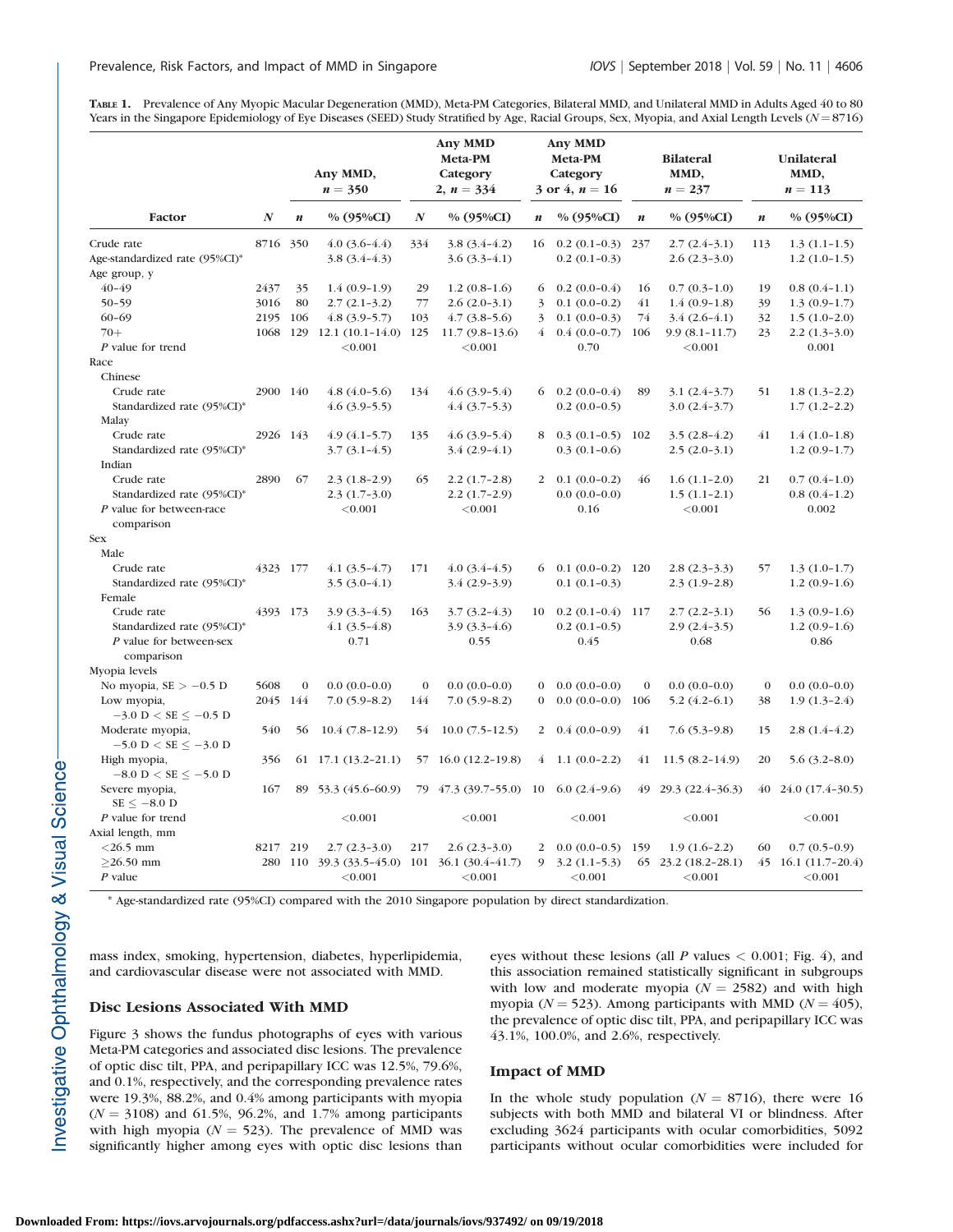

FIGURE 1. Prevalence of any myopic macular degeneration (MMD) in adults aged 40 to 80 years in the Singapore Epidemiology of Eye Diseases (SEED) study with age, spherical equivalent, and axial length  $(N = 8716)$ . For each graph (A-C), the size of the data points (represented by circles) is proportional to the sample size of the particular group.

the following analyses. Of the 5092 participants, 119 (2.3%) were identified as having MMD, of whom 26 (21.8%) had blindness or VI in at least one eye, and 93 (78.2%) had normal vision in both eyes, based on the US definition (Fig. 5). Among the 26 participants with blindness or VI in at least one eye, 23 had high myopia and the remaining 3 participants had low or moderate myopia.

The presence of any MMD was associated with poorer BCVA, but the presence of MMD in general was not significantly associated with poorer VSF, compared to persons without MMD (Table 3). The mean BCVA of the better-seeing eye of participants with MMD was significantly worse (0.11; 95%CI, 0.1–0.12) than that of participants without MMD (0.016; 95%CI, 0.015-0.016;  $P < 0.001$ ), after multivariate adjustments with PVA in model 2. Additionally, the mean BCVA of the better-seeing eye of participants with Meta-PM categories 3 or 4 was significantly worse (0.33; 95%CI, 0.30– 0.36) than that of participants with Meta-PM category 2 (0.10; 95%CI, 0.09-0.11;  $P < 0.001$ ). The presence of Meta-PM



78.010.3.0 73.010.05 **Spherical Equivalent (D)** FIGURE 2. Prevalence of any myopic macular degeneration (MMD) in adults aged 40 to 80 years in the Singapore Epidemiology of Eye Diseases (SEED) study stratified by age group and myopia level ( $N =$ 8716).

**20.5** 

categories 3 or 4 in the better-seeing eye was found to be significantly associated with worse BCVA ( $P < 0.001$ ) and poorer VSF ( $P = 0.02$ ) compared to individuals with no MMD in the better-seeing eye. An independent association with Meta-PM categories 3 or 4 in the better-seeing eye was observed for 3 of 11 items in the VF-11, after multivariable adjustments in both models 1 and 2. In model 2, the presence of Meta-PM categories 3 or 4 had the largest effect on difficulty in playing games ( $\beta$  coefficient of -20.2; 95%CI, -39.6 to -0.8,  $P = 0.04$ ), followed by difficulty in recognizing friends ( $\beta$  coefficient of  $-14.6$ ; 95%CI,  $-22.2$  to  $-7.0$ ,  $P < 0.001$ ), and difficulty in seeing stairs ( $\beta$  coefficient of -7.6; 95%CI, -14.7 to -0.4, P = 0.03).

#### **DISCUSSION**

Prevalence of MMD (%)

20

 $\Omega$ 

**LE. B.O** 

The age-standardized prevalence of MMD was 3.8% in a phakic adult population in Singapore, and was higher in those of older age, higher myopic SE, and lower education level. There was a dose–response relationship between MMD and SE, and MMD was present even in low and moderate myopes. The detrimental impact of advanced grades of MMD on VI and VSF presents a potential public health issue.

## Prevalence of MMD

The prevalence of MMD among adults in Singapore (3.8%) is one of the highest to be reported in recent studies, that is, the Beijing Eye Study (3.1%,  $N = 4319$ ; aged  $\geq 40$  years), Handan Eye Study (0.9%,  $N = 6603$ ; aged  $\geq 30$  years), Hisayama Eye Study in Japan (1.7%,  $N = 1892$ ; aged  $> 40$  years), Central India Eye and Medical study in Rural India (0.2%,  $N = 4561$ ; aged  $\geq$ 30 years), Blue Mountains Eye Study in Australia (1.2%,  $N =$ 3583; aged  $\geq$  49 years), and Shihpai Eye Study in Taiwan (3.0%,  $N = 1058$ , aged  $\geq 65$  years).<sup>6–8,10,11</sup> Our high prevalence of MMD could be related to the higher prevalence rates of myopia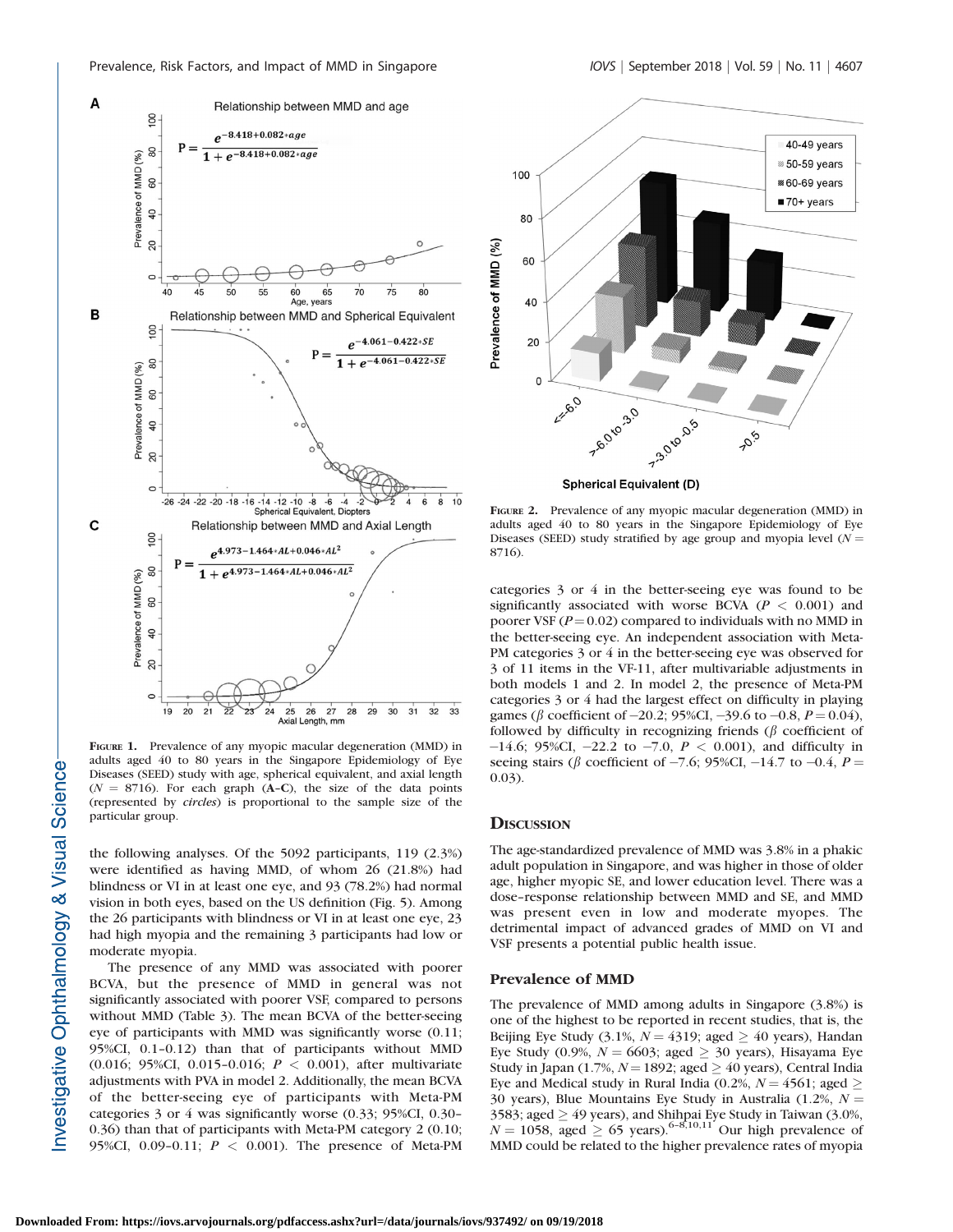TABLE 2. Univariate and Multivariate Analyses of Risk factors for Any Myopic Macular Degeneration (MMD) Among Adults Aged 40 to 80 Years in the Singapore Epidemiology of Eye Diseases (SEED) Study ( $N = 8716$ )

| $\boldsymbol{N}$ | $\boldsymbol{n}$ | Unadjusted OR* (95%CI) |         | Multivariate-Adjusted   |         |
|------------------|------------------|------------------------|---------|-------------------------|---------|
|                  |                  |                        | P Value | OR <sup>+</sup> (95%CI) | P Value |
|                  |                  |                        |         |                         |         |
| 2437             | 35               | 1.0 (reference)        |         | 1.0 (reference)         |         |
| 3016             | 80               | $1.9(1.3-2.8)$         | 0.002   | $(4.9 (2.9 - 8.3))$     | < 0.001 |
| 2195             | 106              | $3.5(2.4-5.1)$         | < 0.001 | $16.4(9.5-28.4)$        | < 0.001 |
| 1068             | 129              | $9.4(6.4-13.8)$        | < 0.001 | 58.2 (32.8-103.4)       | < 0.001 |
|                  |                  | < 0.001                |         | ${<}0.001$              |         |
|                  |                  |                        |         |                         |         |
| 2890             | 67               | 1.0 (reference)        |         | 1.0 (reference)         |         |
| 5826             | 283              | $2.2(1.6-2.8)$         | < 0.001 | $1.3(1.0-1.8)$          | 0.10    |
|                  |                  |                        |         |                         |         |
| 4323             | 177              | 1.0 (reference)        |         | 1.0 (reference)         |         |
| 4393             | 173              | $1.0(0.8-1.2)$         | 0.71    | $1.0(0.8-1.3)$          | 0.96    |
| 8716             | 350              | $1.5(1.5-1.6)$         | < 0.001 | $1.8(1.7-1.9)$          | < 0.001 |
|                  |                  |                        |         |                         |         |
| 3689             | 130              | 1.0 (reference)        |         | 1.0 (reference)         | -       |
| 5027             | 220              | $1.3(1.0-1.6)$         | 0.04    | $1.7(1.3-2.4)$          | < 0.001 |
|                  |                  |                        |         |                         |         |

Univariate analysis

† Multivariate analysis, adjusted for age, race, sex, spherical equivalent, and education level.

and high myopia (35.7% and 6.0%, respectively), compared to that in the Blue Mountains Eye Study (16.8% and 2.7%, respectively) and Handan Eye Study (26.6% and 2.1%, respectively).6,8 However, the differences between prevalence rates among populations may also be due to varying definitions of MMD adopted, and different age compositions in each study population.<sup>3</sup>

# Risk Factors of MMD

The age-related trend with MMD is well established in previous studies and is consistent with our findings, which places MMD as another important age-related eye disease.<sup>7,8,10</sup> The MMD lesions are primarily degenerative and worsen with age.<sup>12,33</sup> The age-related association with MMD may denote an



FIGURE 3. Fundus photographs of eyes with myopic macular degeneration (MMD) Meta-PM categories and associated disc lesions. Top row (A1-A3) shows the photographs of eyes with Meta-PM category 2 (diffuse chorioretinal atrophy). Middle row (B1-B3) shows the photographs of eyes with Meta-PM category 3 (patchy chorioretinal atrophy). Bottom row (C1-C3) shows the photographs of eyes with Meta-PM Category 4 (myopic macular atrophy). Peripapillary atrophy was present in all eyes. (A2, C1, C2) show eyes with optic disc tilt. (A3) shows an eye with peripapillary intrachoroidal cavitation and lacquer crack.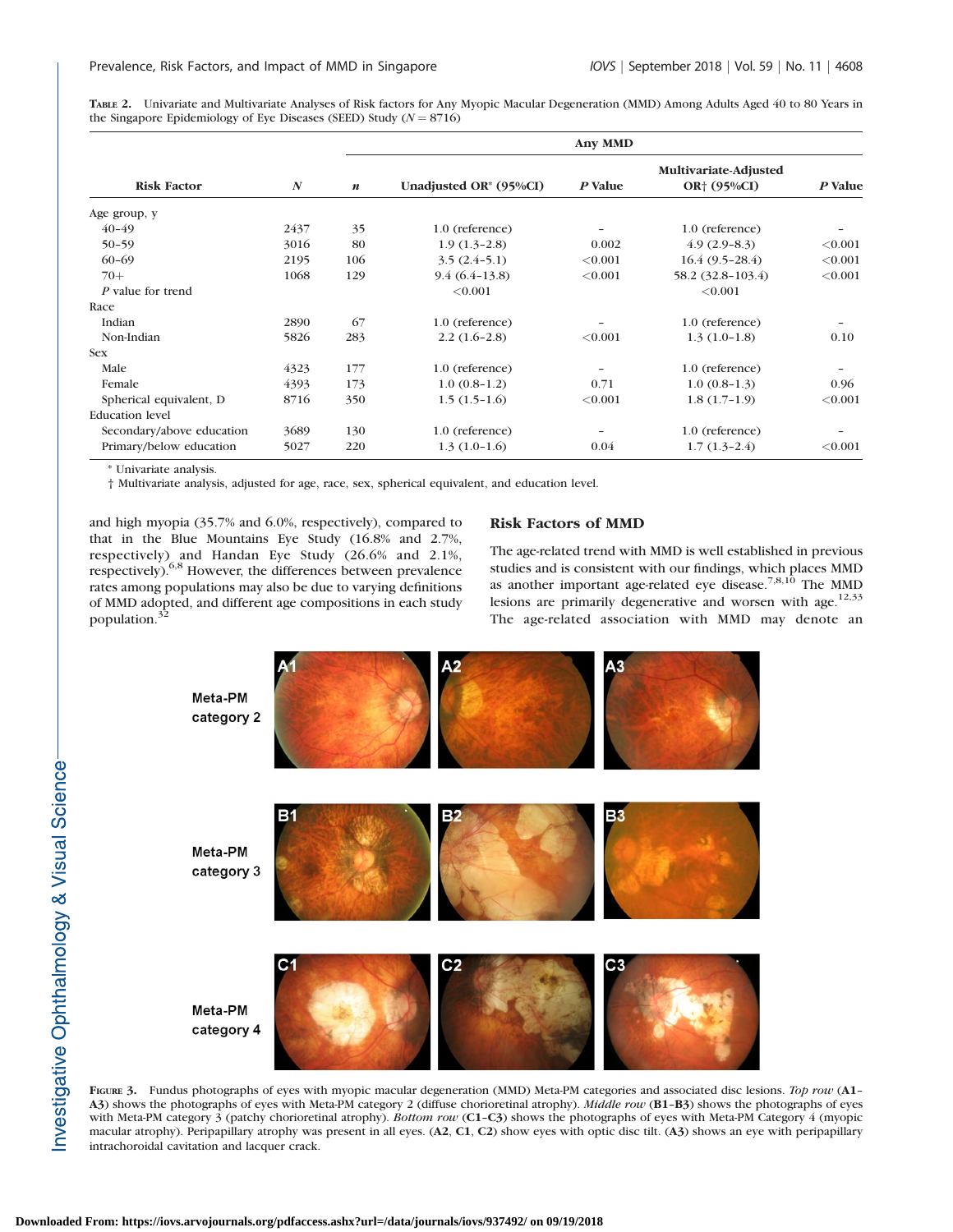

FIGURE 4. Prevalence of any myopic macular degeneration (MMD) among participants with and without disc lesions in adults aged 40 to 80 years in the Singapore Epidemiology of Eye Diseases (SEED) study ( $N = 8716$ ).

association between the duration of myopia and MMD. The relatively high prevalence of MMD in subjects with low myopia suggests that age may be a surrogate for duration of myopia in an individual.

A higher risk of MMD was associated with greater myopic SE among adults in other studies. $6-10$  Similarly, our findings indicate that individuals with severe myopia levels have a high risk of MMD development, but MMD can develop in individuals with low and moderate myopia as well. The prevalence of MMD increased with severity of myopia in a dose–response pattern, which is similar to the results from the Handan Eye Study.8

The prevalence of MMD was highest in Chinese compared to Malays and Indians in Singapore, which may be due to the higher prevalence of high myopia in Chinese (9.7%) compared to Malays (4.1%), and Indians (4.3%). Given a certain SE distribution after adjustments in the multivariate regression model, the risk of MMD was not significantly different in Indians compared to Chinese and Malays. Further investigations on the ethnic differences in prevalence of MMD are warranted.

Previous studies found no association between MMD and education, $7-9,11$  but we found one with lower education level. Low socioeconomic status and education levels were related to other age-related eye diseases, such as cataract and age-related



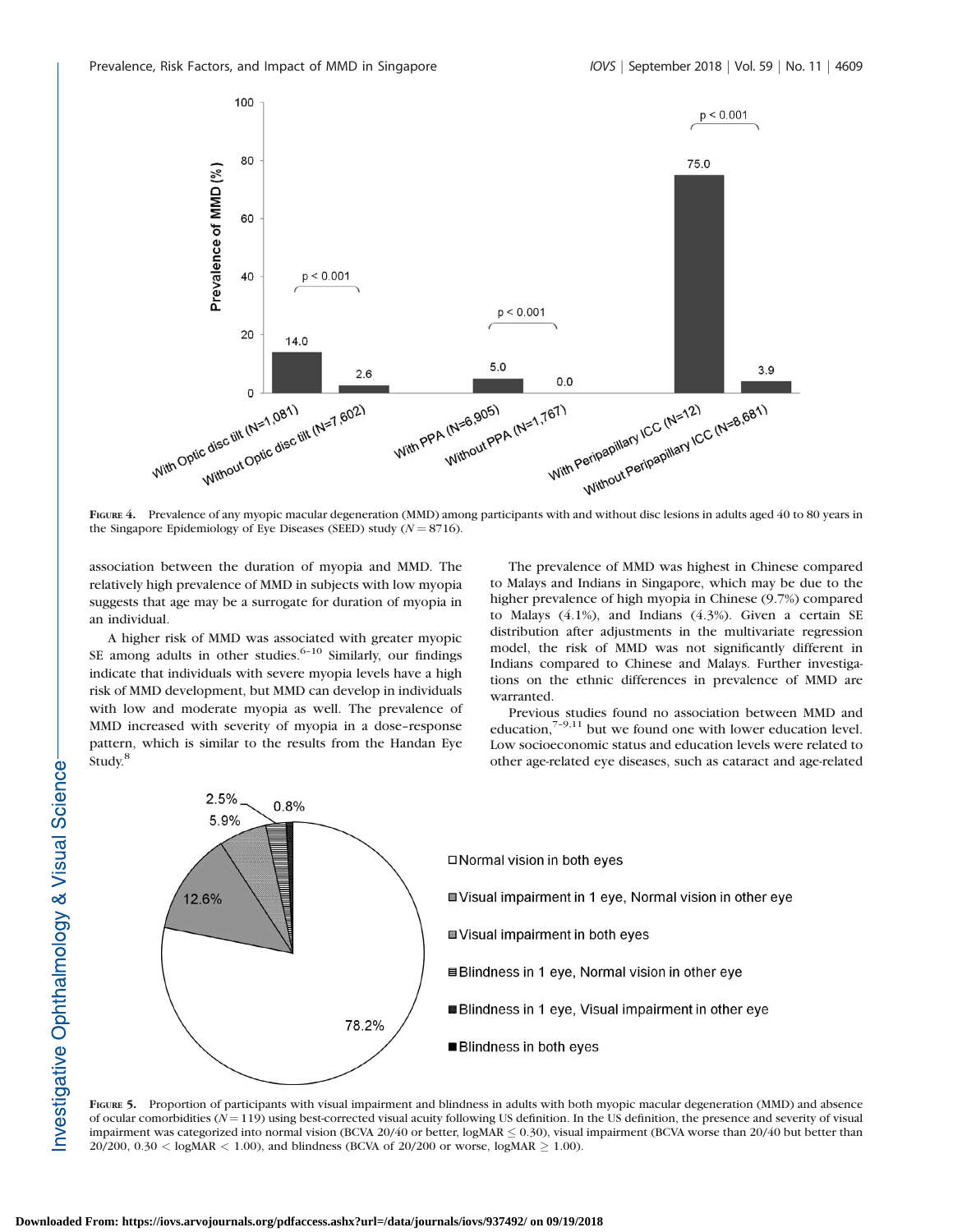| くりつい              |
|-------------------|
|                   |
|                   |
|                   |
|                   |
|                   |
|                   |
|                   |
|                   |
|                   |
|                   |
|                   |
| <b>AND STORES</b> |
|                   |
|                   |
|                   |
|                   |
|                   |
| ミニトリー             |
|                   |
|                   |
|                   |
|                   |
|                   |
|                   |
|                   |
|                   |
|                   |
| ۱                 |
| ここまくさまく           |
|                   |
|                   |
| i                 |
|                   |

| j<br>,<br>l<br>I<br>֖֖֖֖֢ׅ֖֖֖֖֖֖ׅ֧ׅ֖֖֧֪֪֪֪֪֪֪֪֪֪֪֪֪֪֪֪֪֪֪֪֪֪֪֪֪֪֪֪֪֪֪֪֪֪֚֚֚֚֚֚֚֚֚֚֚֚֚֚֚֚֚֚֚֚֚֚֚֚֚֚֬֝֝֓֞<br>l<br>$\overline{\phantom{a}}$<br>is a factor of the control<br>I<br>֧֖֖֖֧֧֧֧֧֧֧֧֧֧֧֧֧֧֧֧֧֧֛֧֧֧֧֧֧֛֚֚֚֚֚֚֚֚֚֚֚֚֝֝֝֝֓֝֓֝֓֝֬֝֓֝֬֝֓֝֬֝֓֝֬֝֬֝֬֝֬֝֬֝֬֝֬֝֬֝֬֝֬<br>Š<br>١<br>١<br>i<br>I<br>i<br>i<br>San San<br>ļ<br>i<br>I<br>$\begin{array}{c} \hline \end{array}$ | ・・・・・<br>l<br>I<br>l<br>ļ<br>j<br>$\frac{1}{1}$<br>I<br>Ì<br>$\frac{1}{1}$<br>$\overline{a}$<br>İ<br>į<br>Ĭ<br>$-1.77777$<br>Î |
|--------------------------------------------------------------------------------------------------------------------------------------------------------------------------------------------------------------------------------------------------------------------------------------------------------------------------------------------------------------------------|--------------------------------------------------------------------------------------------------------------------------------|
| $\frac{1}{2}$<br>i<br>Samud Sa<br>Į                                                                                                                                                                                                                                                                                                                                      |                                                                                                                                |

|                                                                                                                            |               |                              |                       | BCVA, logMAR                       |            |                                                                                                                                                                                                                                                                                                                                                                                                                   |              | Vision-Specific Functioning Score |                       |
|----------------------------------------------------------------------------------------------------------------------------|---------------|------------------------------|-----------------------|------------------------------------|------------|-------------------------------------------------------------------------------------------------------------------------------------------------------------------------------------------------------------------------------------------------------------------------------------------------------------------------------------------------------------------------------------------------------------------|--------------|-----------------------------------|-----------------------|
|                                                                                                                            |               | Model 1                      |                       | Model 2                            |            | Model 1                                                                                                                                                                                                                                                                                                                                                                                                           |              | Model 2                           |                       |
| Variable                                                                                                                   | ≷             | ß Coefficient<br>$(95\%$ CI) | Value<br>$\mathbf{r}$ | $\beta$ Coefficient<br>$(95\%$ CI) | Value<br>R | $\beta$ Coefficient<br>$(95\%$ CI)                                                                                                                                                                                                                                                                                                                                                                                | Value<br>2   | ß Coefficient<br>$(95\%$ CI)      | Value<br>$\mathbf{p}$ |
| MMD in the better-seeing eye                                                                                               |               |                              |                       |                                    |            |                                                                                                                                                                                                                                                                                                                                                                                                                   |              |                                   |                       |
| No MMD                                                                                                                     | 5008          | Reference                    |                       | Reference                          |            | Reference                                                                                                                                                                                                                                                                                                                                                                                                         |              | Reference                         |                       |
| MMD                                                                                                                        | 84            | $0.06(0.04 - 0.07)$          | (0.001                | $0.04(0.03)$ to $0.06$             | < 0.001    | $-1.80 (-4.39 to 0.80)$                                                                                                                                                                                                                                                                                                                                                                                           | 0.18         | $-0.96(-3.52 \text{ to } 1.61)$   | 0.46                  |
| MMD in the worse-seeing eye                                                                                                |               |                              |                       |                                    |            |                                                                                                                                                                                                                                                                                                                                                                                                                   |              |                                   |                       |
| No MMD                                                                                                                     | 4986          | Reference                    |                       | Reference                          |            | Reference                                                                                                                                                                                                                                                                                                                                                                                                         | I            | Reference                         | I                     |
| MMD                                                                                                                        | 106           | $0.14(0.10-0.17)$            | (0.001                | $-0.01 (-0.04 to 0.02)$            | 643        | $-2.24 (-4.63 \text{ to } 0.15)$                                                                                                                                                                                                                                                                                                                                                                                  | 0.07         | $0.30 (-2.70 \text{ to } 2.10)$   | 0.81                  |
| Severity of MMD in the better-seeing eye                                                                                   |               |                              |                       |                                    |            |                                                                                                                                                                                                                                                                                                                                                                                                                   |              |                                   |                       |
| NO MMD                                                                                                                     | 5008          | Reference                    |                       | Reference                          |            | Reference                                                                                                                                                                                                                                                                                                                                                                                                         | $\mathsf{I}$ | Reference                         |                       |
| Meta-PM category 2                                                                                                         | $\frac{9}{2}$ | $0.04(0.03 - 0.05)$          | 0.001                 | $0.03(0.02 \text{ to } 0.04)$      | < 0.001    | $-1.34$ ( $-4.08$ to 1.40)                                                                                                                                                                                                                                                                                                                                                                                        | 0.34         | $-0.56(-3.26 \text{ to } 2.14)$   | 0.69                  |
| Meta-PM category 3 and 4                                                                                                   |               | $0.23(0.19 - 0.27)$          | (0.001                | $0.19(0.16 \text{ to } 0.23)$      | < 0.001    | $-13.64$ ( $-21.68$ to $-5.61$ )                                                                                                                                                                                                                                                                                                                                                                                  | 0.001        | $-9.71(-17.64 \text{ to } -1.79)$ | 0.02                  |
| Severity of MMD in the worse-seeing eye                                                                                    |               |                              |                       |                                    |            |                                                                                                                                                                                                                                                                                                                                                                                                                   |              |                                   |                       |
| No MMD                                                                                                                     | 4986          | Reference                    |                       | Reference                          |            | Reference                                                                                                                                                                                                                                                                                                                                                                                                         |              | Reference                         |                       |
| Meta-PM category 2                                                                                                         | 98            | $0.12(0.08 - 0.16)$          | (0.001                | $-0.02$ ( $-0.05$ to 0.01)         | 0.17       | $-2.28$ ( $-4.73$ to 0.17)                                                                                                                                                                                                                                                                                                                                                                                        | 0.07         | $-0.49(-2.94 \text{ to } 1.97)$   | 0.70                  |
| Meta-PM category 3 and 4                                                                                                   |               | $0.40(0.27 - 0.52)$          | 0.001                 | $0.13(0.03)$ to $0.22$             | 0.008      | $-1.67(-9.49)$ to 6.16                                                                                                                                                                                                                                                                                                                                                                                            | 0.68         | $2.36 (-5.43)$ to 10.16           | 0.55                  |
| vision-specific functioning score indicates a high level of visual functioning, and a low score a low level of functioning |               |                              |                       |                                    |            | Ocular comorbidities include cataract, glaucoma, age-related macular degeneration, and diabetic retinopathy. Model 1 adjusted for age, race, sex, education, and spherical equivalent (SE). Model 2<br>adjusted for age, race, sex, education, SE, and presenting visual acuity in the better or worse eye accordingly. A high BCVA (logMAR) indicates poorer visual acuity, and a low BCVA better acuity. A high |              |                                   |                       |

**Downloaded From: https://iovs.arvojournals.org/pdfaccess.ashx?url=/data/journals/iovs/937492/ on 09/19/2018**

# Prevalence, Risk Factors, and Impact of MMD in Singapore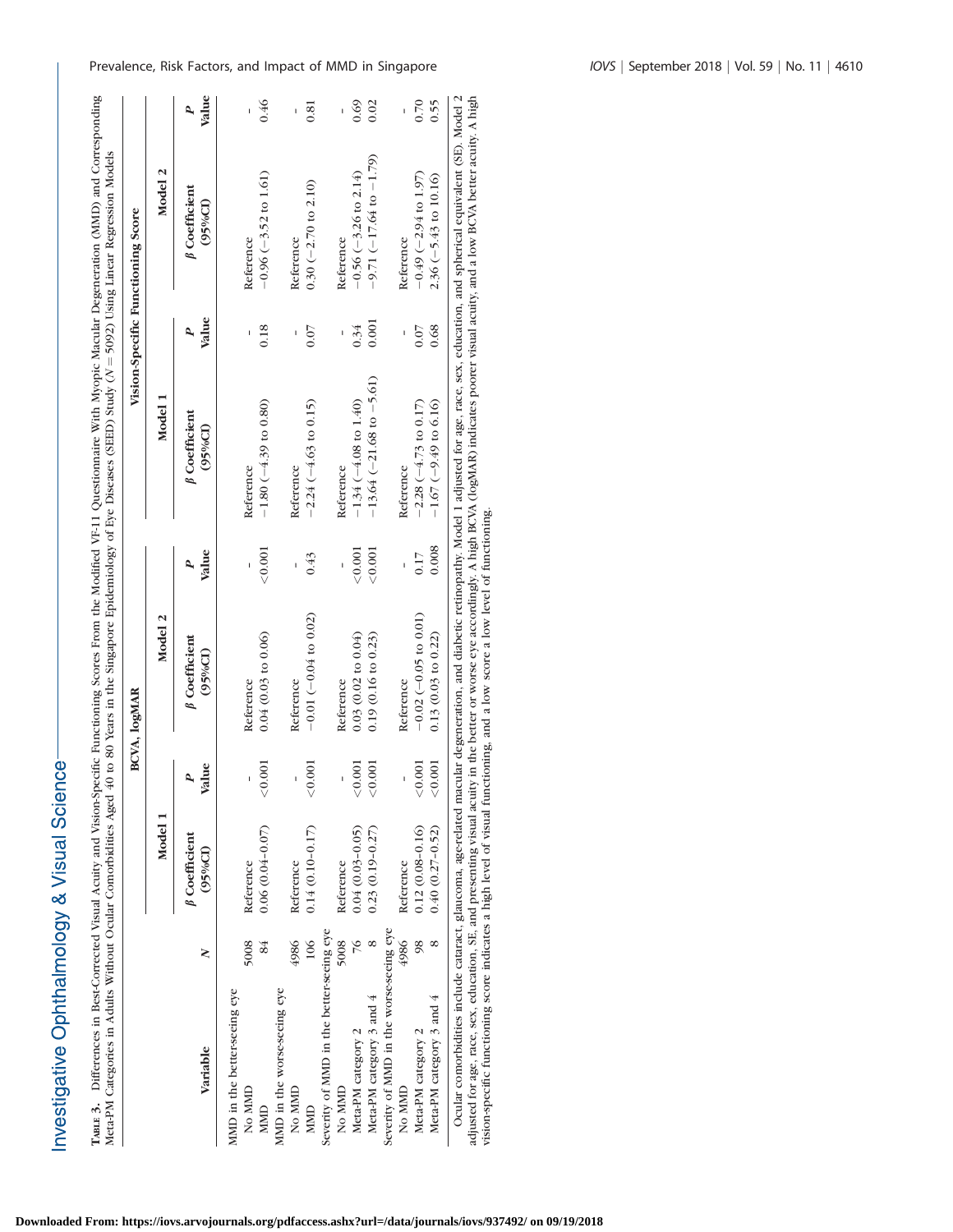macular degeneration<sup>34,35</sup>; thus low education level may act as a proxy for low socioeconomic status, rather than an indicator of the amount of near work. This is in contrast to the link between myopia and higher education level (a surrogate of cumulative near work), implying that MMD may not be linked to near work. $24$  The mechanism underlying the association between socioeconomic status and MMD remains unknown, as it may reflect a wide variety of lifestyle differences or general health status. There may be a possibility of an interaction among socioeconomic status, general health status, and MMD. Although the stratified analyses showed that the association of education level (proxy for socioeconomic status) with MMD was unlikely to be affected by general health outcomes or lifestyle habits, for instance, smoking, there may be other unknown factors, and further studies are needed.

We found no clear optimal age and SE thresholds for detecting MMD. Although there are currently no effective treatments available for the atrophic component of MMD, efficient and safe algorithms to detect and refer suspected cases of MMD to a tertiary eye care center may facilitate early detection of other myopia-related complications, such as myopic CNV and myopic traction maculopathy (such as macular hole and foveoschisis), for monitoring, treatment, surgical management, and visual rehabilitation to improve visual functioning.<sup>36,37</sup> Currently, an optimal cutoff point for detection of MMD has not been established, and further studies are recommended.

# Disc Lesions Associated With MMD

The prevalence of PPA was only slightly lower in myopic adolescents aged 12 to 16 years in Singapore  $(76.1\%; N = 850)$ compared to our findings (88.2%).<sup>38</sup> This suggests that disc lesions occur early during childhood or adolescence, compared to MMD atrophic lesions that tend to develop later in adulthood. Similar to our findings, PPA was detected in majority of the eyes with MMD in the Blue Mountains Eye Study, Beijing Eye Study, and Central India Eye and Medical Study.6,7,11 Approximately two in five participants with MMD in our study had disc tilt, which is a less common disc lesion compared to PPA. In our population-based study, the prevalence of peripapillary ICC was low among eyes with MMD. Peripapillary ICC was present in 4.9% of patients with high myopia in a case series from a Japanese High Myopia Clinic (N  $=$  324, 632 eyes), but the prevalence of peripapillary ICC among eyes with MMD was not reported.<sup>26</sup>

#### Impact of MMD

The detrimental impact of MMD on vision was also observed in previous population-based studies, as the proportion of those with VI or blindness due to MMD ranged from 18% to 39%.<sup>6–8</sup> Morphologic changes in the posterior region of the eye, such as diffuse and localized chorioretinal atrophic lesions that are often associated with choroidal thinning, may have resulted in loss of central vision.<sup>39</sup> In our findings, a higher magnitude of vision deterioration was detected in eyes with severe MMD (Meta-PM categories 3 or 4), which may have implications for an individual's VSF that is influenced by the function of the better-seeing eye. Visual rehabilitation becomes a priority for those with advanced MMD stages experiencing poorer VSF, but of the study population, this group of individuals formed a very small proportion only.<sup>40,41</sup> In addition, the impact of advanced MMD grades on VSF may not be due to changes in VA alone, as VSF may be influenced by other factors, such as peripheral vision, contrast sensitivity, depth perception, and glare. $^{42}$ 

#### Strengths

The strengths of this study include the large population-based sample with racial diversity (Malay, Indian, and Chinese ethnic origins), reasonable response rates (75%), and standardized methodology for data collection, refraction, ocular biometry assessment, fundus photography, and MMD grading. Lastly, Rasch analysis was used to validate the VF-11 questionnaire in the SEED population and to provide interval-level scoring for **VSF.** 

# Limitations

Our study has several limitations. Respondents could differ from nonrespondents, resulting in potential selection bias. The exclusion of subjects with previous cataract and cataract surgery may result in an underestimation of the prevalence of MMD in our population, as we may have excluded a greater proportion of myopic participants with past cataract surgery who have MMD. This is because individuals with myopia have increased risks of cataract (OR of 2.8,  $95\%$ CI, 1.9–4.1)<sup>43</sup> and cataract surgery (OR of 2.1, 95%CI,  $1.1-4.2$ ).<sup>44</sup> Furthermore, the risks of cataract and cataract surgery increase with more severe myopia levels.<sup>44,45</sup> However, previous prevalence studies on MMD also excluded subjects with history of cataract surgery<sup>7,10</sup> to reflect the true relationship between MMD and SE among phakic participants without cataract surgery. Posterior staphyloma is included in the definition of pathologic myopia, but such anatomic abnormalities were not investigated as optical coherence tomography images were not available in 7002 (80.3%) participants in this study. Therefore, the detection of other myopia-related complications, for instance, macular hole and macular schisis, was not possible. Subtle lacquer cracks might be missed in fundus photographs without the use of fluorescein angiography or indocyanine green angiography. Lens-induced myopia shifts due to cataracts may result in overestimation of negative SE values. The stratified analyses showed that the risk of MMD increased with SE in participants with cataract (OR of 1.6 per 1 D; 95%CI, 1.5–1.7), and this association was also present in participants without cataract (OR of 1.9 per 1 D; 95%CI, 1.8–2.1). As AL is not affected by cataract, the high correlation between SE and AL (r  $(0.73)$  suggests that the effect of cataract-induced myopia shifts on the association between SE and MMD is not large, if present. Other risk factors of MMD, such as choroidal thickness and family history of myopia, were not available in all adults. Also, visual field data were not collected for all participants. In addition, due to the cross-sectional design of our study, the temporality of associations cannot be established and thus inference of causal relationships of MMD is limited.

## **CONCLUSIONS**

In conclusion, the age-standardized prevalence of MMD among phakic adults in Singapore was one of the highest worldwide at 3.8%, and ranged between 2.3% and 4.6% across Chinese, Malays, and Indians. Contrary to the association between myopia and higher education level, MMD was associated with lower education level, which may act as a proxy for low socioeconomic status rather than an indicator of near work. The risk of MMD is present not only in high myopes, but in low and moderate myopes as well, especially in older age. These findings suggest that closer monitoring of those with advanced grades of MMD is crucial for appropriate management and for instituting timely visual rehabilitation.<sup>46</sup> Finally, the higher prevalence of MMD among individuals with more severe myopia levels highlights an urgent need for preventive myopia control strategies in early life to delay the onset and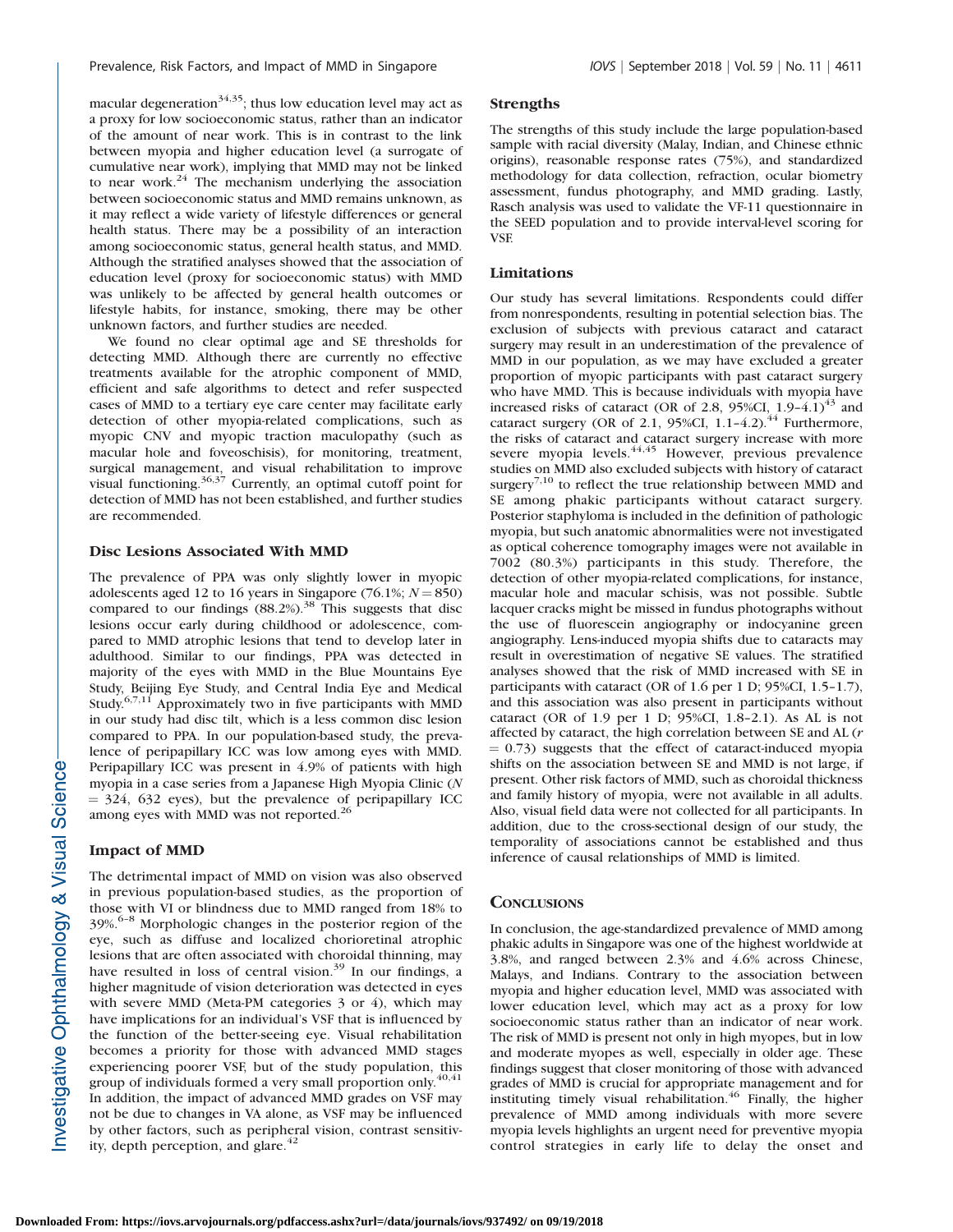progression of myopia, $47,48$  which in turn lowers the risk of myopia-related vision-threatening complications in adult $hood.<sup>49,50</sup>$ 

#### Acknowledgments

The authors thank Tan Chun Wei, Alfred Gan, and Eva Fenwick from the Singapore Eye Research Institute for their contributions to the manuscript.

Supported by the National Medical Research Council (Grants 0796/2003, IRG07nov013, IRG09nov014, STaR/0003/2008, CG/ SERI/2010), Biomedical Research Council Grants 08/1/35/19/550, 09/1/35/19/616, Economic Development Board-Essilor Post-Graduate Programme (S14-1103-IPP), Singapore.

Disclosure: Y.-L. Wong, Essilor International (E); C. Sabanayagam, None; Y. Ding, None; C.-W. Wong, None; A.C.-H. Yeo, Essilor International (E); Y.-B. Cheung, None; G. Cheung, None; A. Chia, None; K. Ohno-Matsui, None; T.-Y. Wong, None; J.J. Wang, None; C.-Y. Cheng, None; Q.V. Hoang, None; E. Lamoureux, None; S.-M. Saw, None

## References

- 1. Holden BA, Fricke TR, Wilson DA, et al. Global prevalence of myopia and high myopia and temporal trends from 2000 through 2050. Ophthalmology. 2016;123:1036–1042.
- 2. Holden BA, Jong M, Davis S, Wilson D, Fricke T, Resnikoff S. Nearly 1 billion myopes at risk of myopia-related sightthreatening conditions by 2050 - time to act now. Clin Exp Optom. 2015;98:491–493.
- 3. Holden BA, Wilson DA, Jong M, et al. Myopia: a growing global problem with sight-threatening complications. Community Eye Health. 2015;28:35.
- 4. Wong TY, Ferreira A, Hughes R, Carter G, Mitchell P. Epidemiology and disease burden of pathologic myopia and myopic choroidal neovascularization: an evidence-based systematic review. Am J Ophthalmol. 2014;157:9–25.e12.
- 5. Verkicharla PK, Ohno-Matsui K, Saw SM. Current and predicted demographics of high myopia and an update of its associated pathological changes. Ophthalmic Physiol Opt. 2015;35:465–475.
- 6. Vongphanit J, Mitchell P, Wang JJ. Prevalence and progression of myopic retinopathy in an older population. Ophthalmology. 2002;109:704–711.
- 7. Liu HH, Xu L, Wang YX, Wang S, You QS, Jonas JB. Prevalence and progression of myopic retinopathy in Chinese adults: the Beijing Eye Study. Ophthalmology. 2010;117:1763–1768.
- 8. Gao LQ, Liu W, Liang YB, et al. Prevalence and characteristics of myopic retinopathy in a rural Chinese adult population: the Handan Eye Study. Arch Ophthalmol. 2011;129:1199–1204.
- 9. Chen SJ, Cheng CY, Li AF, et al. Prevalence and associated risk factors of myopic maculopathy in elderly Chinese: the Shihpai eye study. Invest Ophthalmol Vis Sci. 2012;53:4868–4873.
- 10. Asakuma T, Yasuda M, Ninomiya T, et al. Prevalence and risk factors for myopic retinopathy in a Japanese population: the Hisayama Study. Ophthalmology. 2012;119:1760–1765.
- 11. Jonas JB, Nangia V, Gupta R, Bhojwani K, Nangia P, Panda-Jonas S. Prevalence of myopic retinopathy in rural Central India. Acta Ophthalmol. 2017;95:399–404.
- 12. Ohno-Matsui K, Lai TY, Lai CC, Cheung CM. Updates of pathologic myopia. Prog Retin Eye Res. 2016;52:156–187.
- 13. Curtin BJ. The posterior staphyloma of pathologic myopia. Trans Am Ophthalmol Soc. 1977;75:67–86.
- 14. Ohno-Matsui K, Kawasaki R, Jonas JB, et al. International photographic classification and grading system for myopic maculopathy. Am J Ophthalmol. 2015;159:877–883.e7.
- 15. Iwase A, Araie M, Tomidokoro A, et al. Prevalence and causes of low vision and blindness in a Japanese adult population: the Tajimi Study. Ophthalmology. 2006;113:1354–1362.
- 16. Hsu W-M, Cheng C-Y, Liu J-H, Tsai S-Y, Chou P. Prevalence and causes of visual impairment in an elderly Chinese population in Taiwan: the Shihpai Eye Study. Ophthalmology. 2004;111: 62–69.
- 17. Xu L, Wang Y, Li Y, et al. Causes of blindness and visual impairment in urban and rural areas in Beijing: the Beijing Eye Study. Ophthalmology. 2006;113:1134.
- 18. Xu L, Cui T, Yang H, et al. Prevalence of visual impairment among adults in China: the Beijing Eye Study.  $Am \, J$ Ophthalmol. 2006;141:591–593.
- 19. Takashima T, Yokoyama T, Futagami S, et al. The quality of life in patients with pathologic myopia. Jpn J Ophthalmol. 2001; 45:84–92.
- 20. Rose K, Harper R, Tromans C, et al. Quality of life in myopia. Br J Ophthalmol. 2000;84:1031–1034.
- 21. Yokoi T, Moriyama M, Hayashi K, et al. Predictive factors for comorbid psychiatric disorders and their impact on visionrelated quality of life in patients with high myopia. Int Ophthalmol. 2014;34:171–183.
- 22. Foong AW, Saw S-M, Loo J-L, et al. Rationale and methodology for a population-based study of eye diseases in Malay people: the Singapore Malay eye study (SiMES). Ophthalmic Epidemiol. 2007;14:25–35.
- 23. Lavanya R, Jeganathan VSE, Zheng Y, et al. Methodology of the Singapore Indian Chinese Cohort (SICC) eye study: quantifying ethnic variations in the epidemiology of eye diseases in Asians. Ophthalmic Epidemiol. 2009;16:325–336.
- 24. Ohno-Matsui K. What is the fundamental nature of pathologic myopia? Retina. 2017;37:1043–1048.
- 25. Curtin B, Karlin D. Axial length measurements and fundus changes of the myopic eye. I. The posterior fundus. Trans Am Ophthalmol Soc. 1970;68:312.
- 26. Shimada N, Ohno-Matsui K, Yoshida T, et al. Characteristics of peripapillary detachment in pathologic myopia. Arch Ophthalmol. 2006;124:46–52.
- 27. Lamoureux EL, Pesudovs K, Thumboo J, Saw S-M, Wong TY. An evaluation of the reliability and validity of the visual functioning questionnaire (VF-11) using Rasch analysis in an Asian population. Invest Ophthalmol Vis Sci. 2009;50:2607– 2613.
- 28. Steinberg EP, Tielsch JM, Schein OD, et al. The VF-14: an index of functional impairment in patients with cataract. Arch Ophthalmol. 1994;112:630–638.
- 29. Andrich D. A rating formulation for ordered response categories. Psychometrika. 1978;43:561–573.
- 30. Linacre JM. WINSTEPS Rasch Measurement Computer Program. Chicago: WINSTEPS; 2006.
- 31. Lamoureux E, Pesudovs K. Vision-specific quality-of-life research: a need to improve the quality. Am J Ophthalmol. 2011;151:195–197.e2.
- 32. Wong YL, Saw SM. Epidemiology of pathologic myopia in Asia and worldwide. Asia Pac J Ophthalmol (Phila). 2016;5:394– 402.
- 33. Pan CW, Saw SM, Wong TY. Epidemiology of myopia. In: Spaide RF, Ohno-Matsui K, Yannuzzi LA, eds. Pathologic Myopia. New York: Springer-Verlag New York; 2014:25–38.
- 34. Cackett P, Tay WT, Aung T, et al. Education, socio-economic status and age-related macular degeneration in Asians: the Singapore Malay Eye Study. Br J Ophthalmol. 2008;92:1312– 1315.
- 35. Chua J, Koh JY, Tan AG, et al. Ancestry, socioeconomic status, and age-related cataract in Asians: the Singapore Epidemiology of Eye Diseases Study. Ophthalmology. 2015;122:2169– 2178.